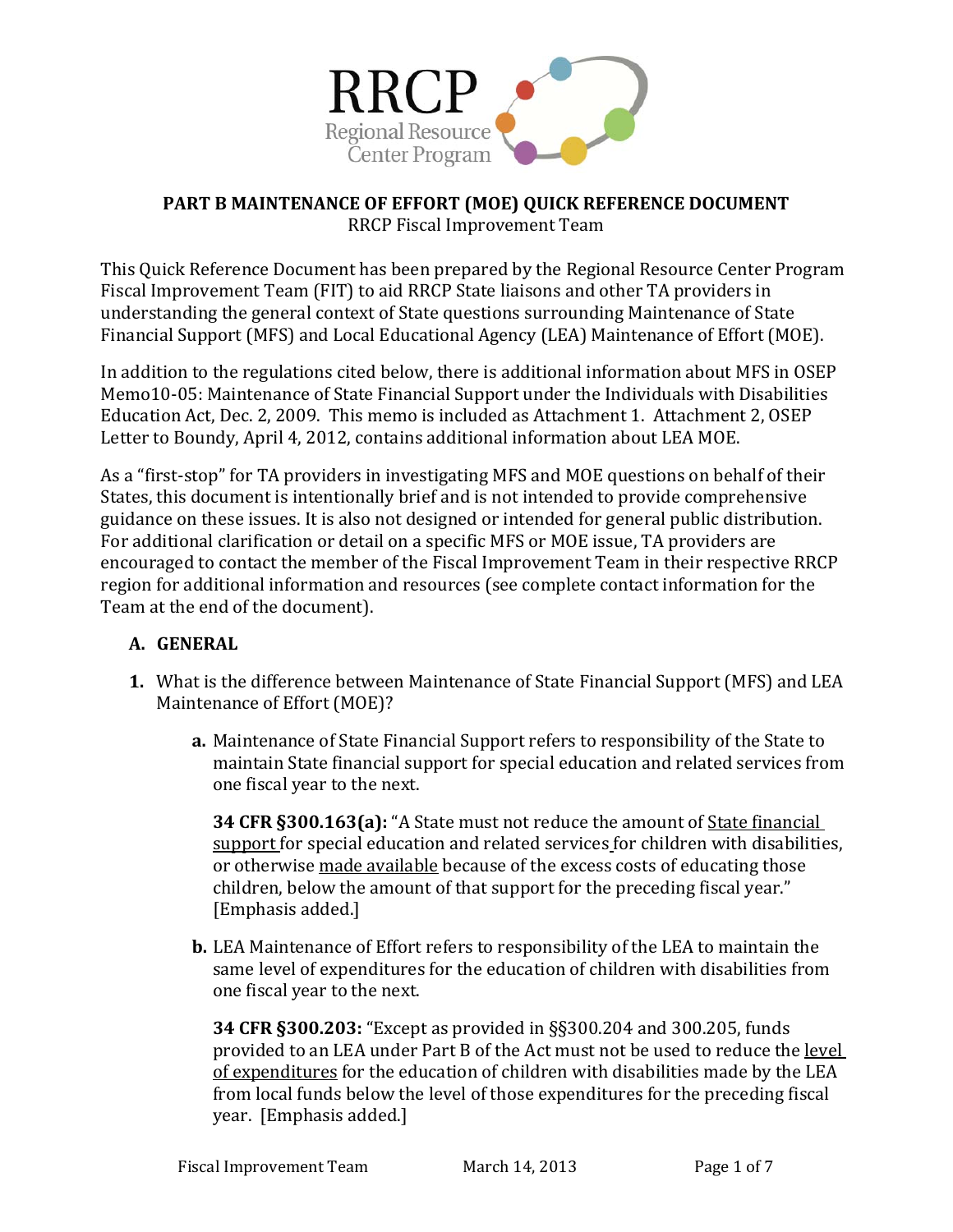

# **B. MAINTENANCE OF STATE FINANCIAL SUPPORT (MFS)**

**1.** What happens if a State does not meet MFS?

**34 CFR §300.163(b):** "The Secretary reduces the allocation of funds under section 611 of the Act for any fiscal year following the fiscal year in which the State fails to comply with the requirement of paragraph (a)of this section by the same amount by which the State fails to meet the requirement."

**2.** Are there any exceptions to meeting MFS?

There are no exceptions to meeting MFS, although a State may seek a waiver for one fiscal year at a time for exceptional or uncontrollable circumstances (see question 3).

- **3.** Can a State request a waiver permitting it to not meet MFS?
	- **a. 34 CFR §300.163(c)(1).** The Secretary may grant a waiver for one fiscal year at a time due to exceptional or uncontrollable circumstances such as a natural disaster or a precipitous and unforeseen decline in the financial resources of the State.
	- **b. 34 CFR §300.163(d)**. If a State fails to maintain fiscal effort (regardless of whether a waiver is granted), the financial support required of the State in future years is the amount that would have been required in the absence of that failure to meet MFS and NOT the reduced level of the State's support.

## **C. LEA MAINTENANCE OF EFFORT (MOE)**

- **1.** What happens if an LEA does not meet MOE?
	- **a.** The State may not withhold IDEA funds and/or reduce the level of IDEA funds to the LEA because of its failure to meet MOE.
	- **b.** The State must repay the Federal government the amount of money by which the LEA failed to maintain effort. This payback must be made from non‐Federal funds or funds for which accountability to the Federal government is not required.
	- **c.** The State has discretion to require the LEA to pay back to the State the amount of money that the LEA failed to maintain effort. If the LEA is required to pay back the amount of shortfall to the State, it must use non‐ Federal funds or funds for which accountability to the Federal government is not required.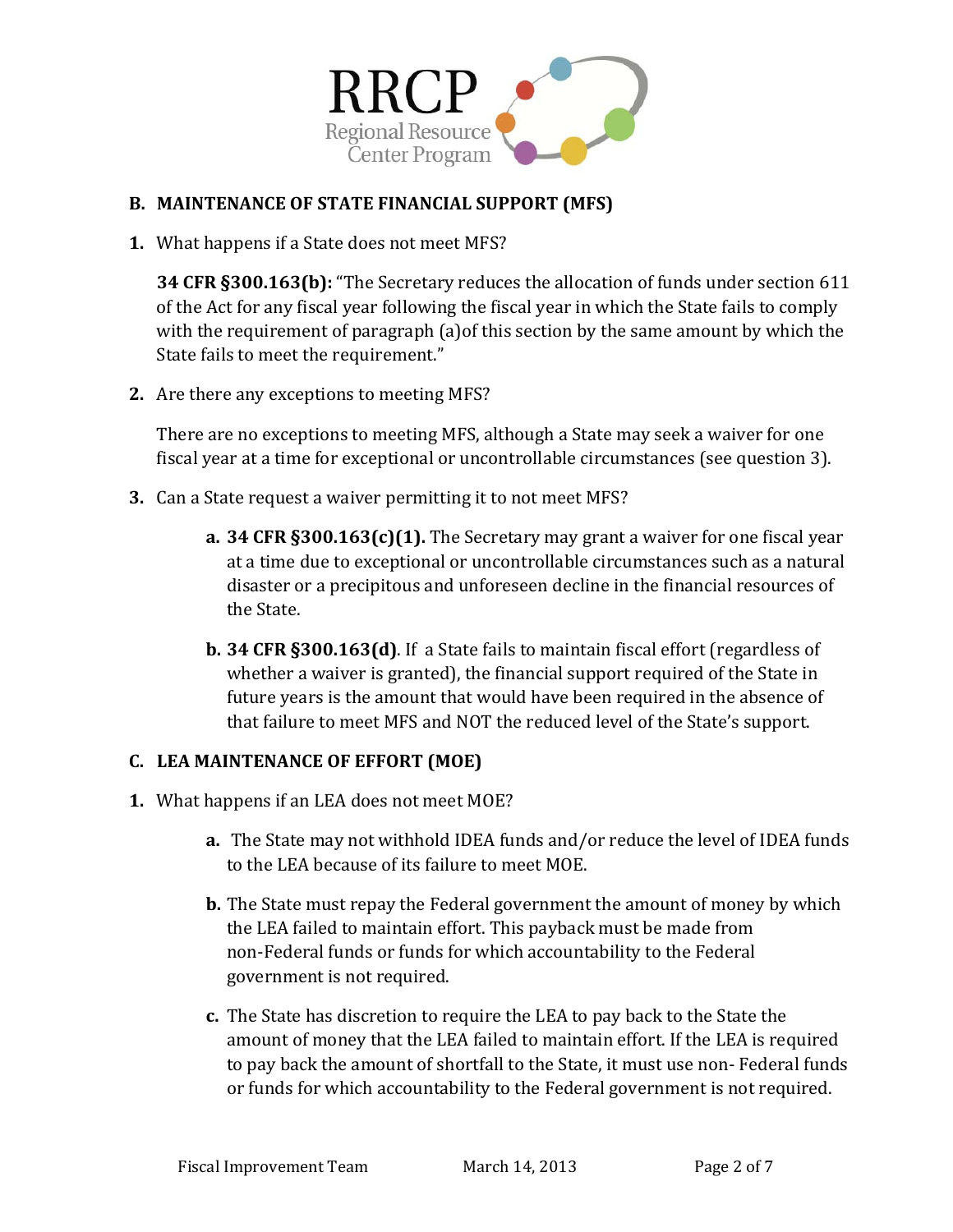

- **d.** The level of effort that an LEA must meet in the year after it fails to maintain effort is the level of effort that it should have met in the prior year, and not the LEA's actual expenditures (See Attachment 2: OSEP Letter to Boundy, April 4, 2012.
- **2.** Are there any exceptions for LEAs in meeting MOE?

**34 CFR §300.204** There are 5 exceptions to meeting MOE:

- **a.** The voluntary departure, by retirement or otherwise, or departure for just cause, of special education or related services personnel.
- **b.** A decrease in the enrollment of children with disabilities.
- **c.** The termination of the obligation of the agency to provide a program of special education to a particular child with a disability that is an exceptionally costly program, as determined by the SEA, because the child has either: left the jurisdiction of the agency, reached the age here there is no longer an obligation to provide FAPE, and/or no longer needs the program of special education.
- **d.** The termination of costly expenditures for long-term purchases.
- **e.** The assumption of cost by the high cost fund operated by the SEA.
- **3.** Can an LEA request a waiver for not meeting MOE?

No, there are no waivers of MOE available to an LEA.

**4.** Are there different ways to calculate LEA MOE?

**34 CFR §300. 203(b)** There are 4 different ways to calculate LEA MOE:

- **a.** Total amount of local funds only
- **b.** Total amount of a combination of State and local funds
- **c.** Per capita amount of local funds
- **d.** Per capita amount of a combination of State and local funds

An LEA meets MOE if it has expended the same amount or more under any one or more of these methods. Note that the MOE calculation standards require that the LEA expenditures be compared to the same source from one year to the next. Therefore, in order to know whether, from year to year, an LEA met MOE under any one or more of these calculation methods, the SEA will need to know the amounts the LEA expended using the sources identified in each method each year. For example, if an LEA for 2009‐2010 met MOE under method "b" (total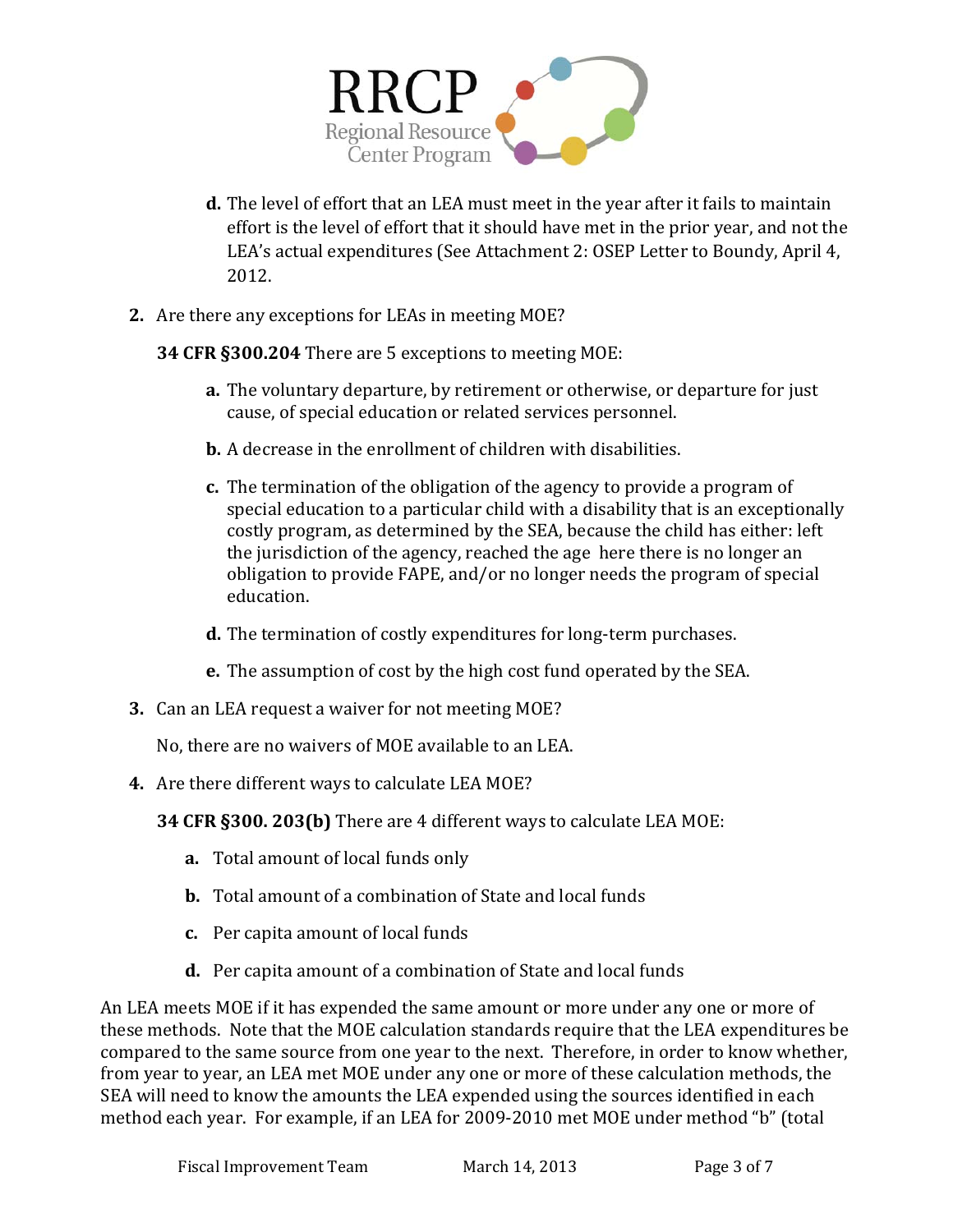

State and local funds) but not under methods "a", "c", or "d", the State will still need to know the amount the LEA expended in 2009‐2010 of total local funds (method "a"), per capita local funds (method "c"), and per capita State and local funds combined (method "d") in order to determine whether the LEA met MOE, under any one or more of the four calculation methods, in 2010‐2011.

| <b>NERRC</b> | Dave Phillips (Convener): dphilli2@wested.org<br>Holly Cavender-Wood (Resource): hcanved@wested.org                             |
|--------------|---------------------------------------------------------------------------------------------------------------------------------|
| <b>SERRC</b> | Grace Kelley: gkelley3@cox.net<br>Virginia Beridon: beridonandassociates@gmail.com<br>Marshall Flynt (Resource): mflynt@aum.edu |
| <b>MSRRC</b> | Katy McCullough: katy.mccullough@unc.edu                                                                                        |
| <b>NCRRC</b> | Kent Hamre: kihamre@umn.edu                                                                                                     |
| <b>MPRRC</b> | Wayne Ball: wayne.ball@usu.edu                                                                                                  |
| <b>WRRC</b>  | Cesar D'Agord (Resource): cdagord@tacs.uoregon.edu                                                                              |
| <b>ECTA</b>  | Katy McCullough: katy.mccullough@unc.edu                                                                                        |

# **Fiscal Improvement Team Contact Information:**

Special thanks to Wayne Ball, Virginia Beridon, Kent Hamre and Amanda Morse for their work in authoring this document.

Attachment 1: OSEP Memo 10‐05: Maintenance of State Financial Support under the Individuals with Disabilities Education Act, Dec. 2, 2009.

Attachment 2: OSEP Letter to Boundy, April 4, 2012.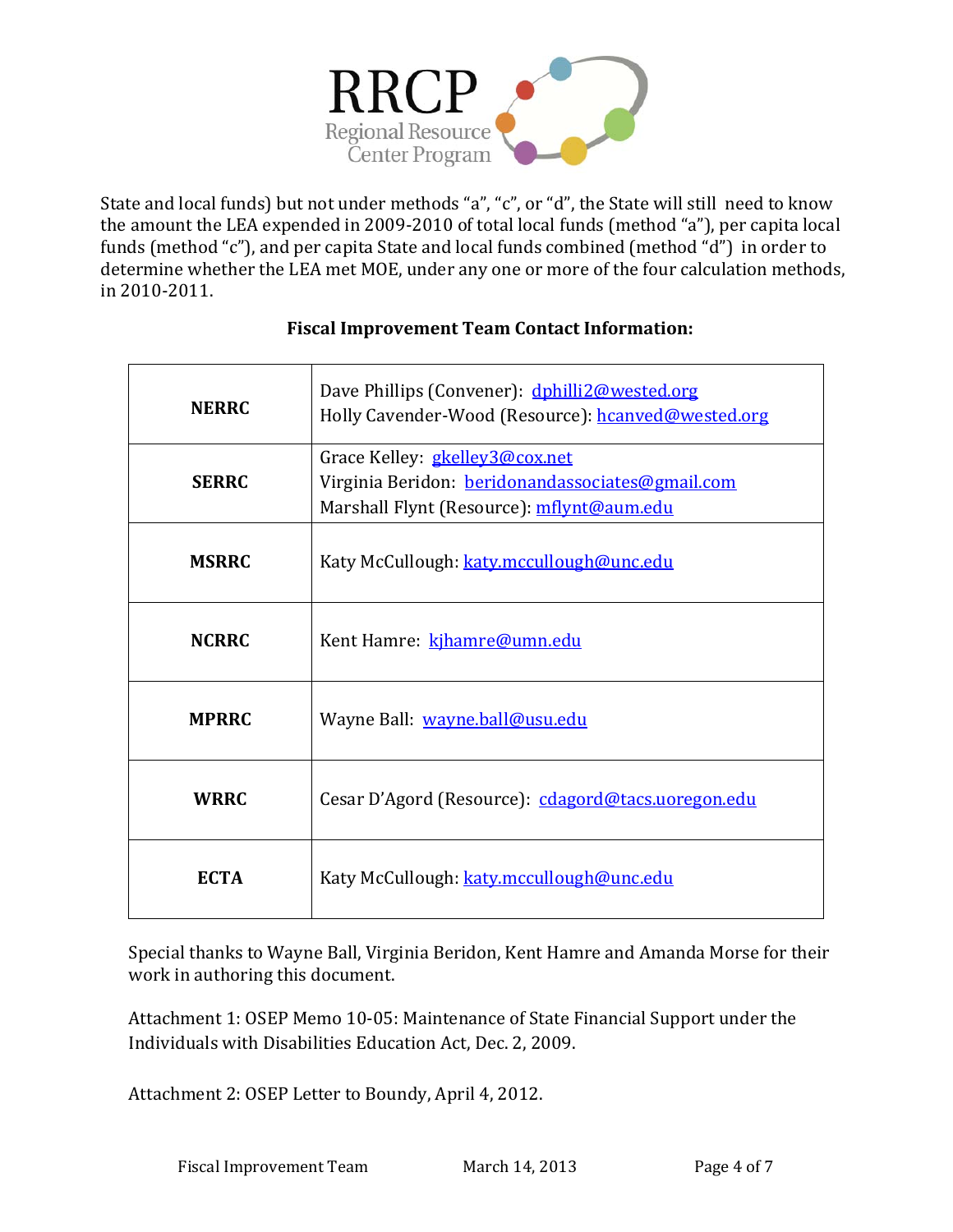

UNITED STATES DEPARTMENT OF EDUCATION

OFFICE OF SPECIAL EDUCATION AND REHABILITATIVE SERVICES

 $DEC - 2, 2009$ 

**Contact Persons** Name: **Ruth Ryder** Telephone: 202-245-7513 Name: **Deborah Morrow** Telephone: 202-245-7456

**OSEP 10-5** 

### **MEMORANDUM**

| TO:             | Chief State School Officers                      |
|-----------------|--------------------------------------------------|
|                 | State Directors of Special Education             |
| <b>FROM:</b>    | Alexa Posny $\mathcal{A} \mathcal{L}$            |
|                 | $\alpha$<br><b>Acting Director</b>               |
|                 | Office of Special Education Programs             |
| <b>SUBJECT:</b> | Maintenance of State Financial Support under the |
|                 | Individuals with Disabilities Education Act      |

Since the Office of Special Education Programs (OSEP) began focusing on the fiscal requirements of the Individuals with Disabilities Education Act (IDEA) in 2007, the heightened scrutiny has given rise to requests for clarification of several of those provisions. In addition, the passage of the American Recovery and Reinvestment Act of 2009 on February 17, 2009, requires States and local educational agencies (LEAs) to examine the fiscal requirements in a new light and to be in a position to account for each of those requirements with increasing detail and specificity. One of the provisions which OSEP has been asked to clarify is found at 34 CFR §300.163, Maintenance of State financial support.

Under 34 CFR  $\S 300.163(a)$ , "a State must not reduce the amount of State financial support for special education and related services for children with disabilities, or otherwise made available because of the excess costs of educating those children, below the amount of that support for the preceding fiscal year." The question has been asked whether this provision specifically means the support for special education and related services provided by the State educational agency (SEA) or whether, in computing its maintenance of financial support for special education and related services, the SEA must include support provided by other State agencies, such as a State Department of Health or a State Vocational Rehabilitation Agency.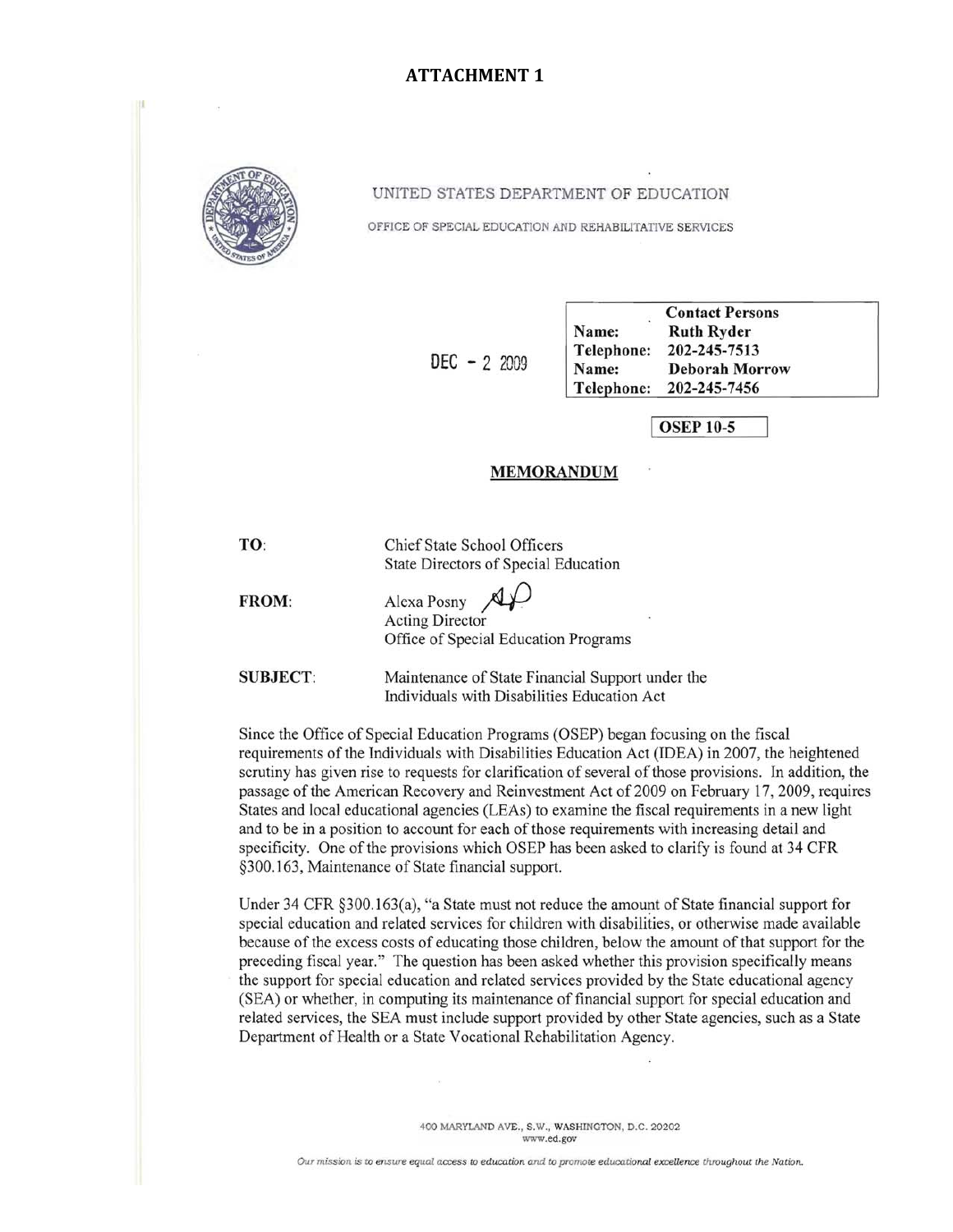#### Page 2 - Maintenance of State Financial Support

Under section  $602(31)$  of the IDEA and 34 CFR  $\S 300.40$  of the Part B implementing regulations, "State" is defined as each of the 50 States, the District of Columbia, the Commonwealth of Puerto Rico, and each of the outlying areas. Under section 602(32) of the IDEA and 34 CFR §300.41 of the regulations, "State educational agency" is defined as the State board of education or other agency or officer primarily responsible for the State supervision of public elementary schools and secondary schools, or, if there is no such officer or agency, an officer or agency designated by the Governor or by State law.

The reference to "State financial support" in 34 CFR §300.163 is not limited to only the financial support provided to or through the SEA, but encompasses the financial support of all State agencies that provide or pay for special education and related services, as those terms are defined under the IDEA, to children with disabilities. Because 34 CFR  $\S 300.163(a)$  requires that a State not reduce its financial support from year to year for special education and related services, a State must include in its calculation of financial support under 34 CFR §300.163(a), any financial support for special education and related services provided by any State agency. The SEA is one of those agencies and likely provides or supervises the administration of the majority of the State's support for special education and related services but possibly not all the State's financial support for special education and related services. For example, payment by the State Vocational Rehabilitation Agency from State funds for job coaching services to youth with disabilities pursuant to an individualized education program (IEP) would be included in the calculation of the maintenance of State financial support for special education and related services. Likewise, if the State Department of Health provides psychological counseling or other mental health services to children with disabilities pursuant to their IEPs, the cost of such services would also be included in the calculation under 34 CFR §300.163. In other words, a State needs to include in its calculation of 'State financial support for special education and related services' funds other agencies provide to the SEA for such services, funds other agencies provide directly to LEAs for the services, and funds other agencies directly pay to staff or contractors for the delivery of the services pursuant to an IEP.

The State financial support provided by the SEA for special education and related services is, of course, also included in the calculation required by 34 CFR §300.163. This includes State funding for special education staff, the cost of monitoring and carrying out other State administrative duties related to special education, and the cost of any direct services provided by the SEA, as well as any State funds provided to public agencies (including LEAs) in the State for the purpose of providing special education and related services.

The standard of State financial support provided at 34 CFR  $\S 300.163(a)$  is a different standard than the LEA maintenance of effort (MOE) standard delineated at 34 CFR §300.203(b). The LEA standard at 34 CFR §300.203(b) requires that an LEA both budget, in each subsequent year, at least the same amount that it expended in the most recent prior year for which information is available, and expend, from year to year, at least the same amount that it expended in the previous year. The comparison, for LEA MOE compliance, is expenditures from year to year. For SEAs, the comparison is the amount of State financial support provided (made available) for special education and related services from year to year, regardless of the amount actually expended.